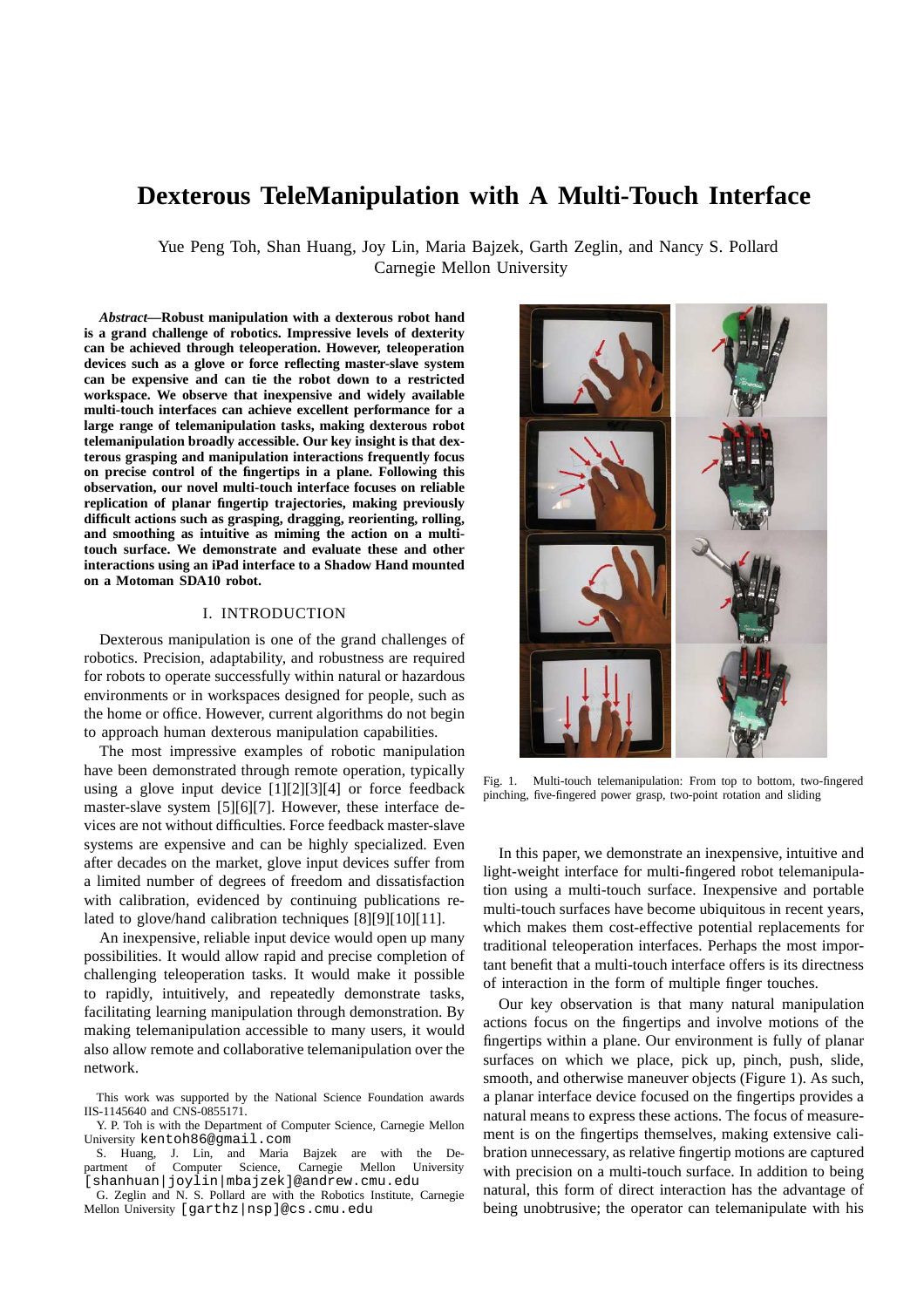or her bare fingertips without having to control an additional master device such as a haptic dataglove.

Our technique of mapping multi-touch information involves treating registered finger touches as target end-effector positions for the robot to achieve. In each time step, the Jacobian pseudoinverse is used to solve for the inverse kinematics of the arm and hand joints. Secondary goals such as a default pose are enforced within the nullspace to encourage natural-looking robot postures.

Evaluation of our interface with naive users suggests that people find the mode of interaction highly intuitive, although training time is necessary to become proficient. In our experiments, telemanipulation with the real robot appeared more intuitive and satisfying than when using a simulator, perhaps because of our powerful sense of 3D space and ability to precisely gauge force and contact in the physical world.

#### II. RELATED WORK

Teleoperation is the control of a robot by a human operator to perform tasks in a remote environment. Being able to carry out tasks remotely can be valuable, especially when the environment is hazardous, uncertain or inaccessible to humans. As such, teleoperation systems have found a wide range of applications in space, undersea, surgical, and military operations, as well as in virtual reality [12].

Significant research has been focused on telemanipulation of robot extremities, in particular the hand. These systems are often bilateral [7]; the operator manipulates a "master" manipulator which structurally resembles the "slave" manipulator to be controlled. The "slave" hand manipulator in turn reflects haptic feedback in the form of contact forces to the "master", allowing the operator to gain a augmented sense of telepresence during the execution of the dexterous task.

The bulkiness associated with traditional master manipulators prompted some researchers to focus on more portable alternatives, such as the dataglove. The dataglove is a glovelike device which records the degree of bending of the operator's finger joints. Glove data can be combined with haptic feedback to control the robot hand efficiently for telemanipulation tasks [3][2]. Associated strategies for mapping between human and robot hand workspaces have been discussed in [8] and [9]. In other unobtrusive systems, vision has also been employed to track the operator's hand during dexterous telemanipulation [13]. However, this tracking task is extremely challenging due to the complexity of the hand and limited visibility of fingers in many poses.

Some systems have explored mapping low dimensional commands to complex manipulation trajectories, with simple input devices such as joysticks [14]. These approaches also emphasize transparency as well as sharing control with the robot [15]; the human operator focuses on issuing high-level commands to the robot, and is isolated from the low-level complexities involved in the actual trajectory generation.

In our paper, we develop techniques for telemanipulating a robot hand dexterously and intuitively using a lightweight

multi-touch input device. Actions such as tilting and scrolling allow the operator to translate the hand to where it is needed using the same inexpensive device. In contrast with joysticks and other traditional interfaces, multi-touch systems allow simultaneous control of all fingers of the robot hand, allowing a variety of dexterous manipulation actions to be performed through direct user interaction. In contrast to glove based systems, multi-touch devices allow direct control of relative fingertip positions, and hence more direct control of the manipulation task. In contrast with master-slave systems, multi-touch devices are lightweight, portable, and widely accessible.

While multi-touch interfaces for robot control have been explored in recent work [16][17], these systems are typically geared towards high-level teleoperation tasks such as controlling the movement of mobile robots. To the best of our knowledge, no prior system has employed a multitouch interface for the dexterous control of a multi-fingered robot hand. On the other hand, the use of fingertips for the direct manipulation of virtual objects such as a 3D anatomical model with a multi-touch interface has been discussed extensively [18], [19], [20]. Our work applies the essence of multi-touch interaction to the manipulation of real objects by proxy, via the fingertips of the teleoperated robot hand.

#### III. THE ASSUMPTION OF PLANARITY

Use of a multi-touch surface for teleoperation creates a bias towards motions of the fingertips within a plane. However, planar grasping and manipulation actions are already commonplace. Much attention in robotics has been applied to planar rotation [21], pushing [22], push grasping [23], moving objects out of the way [24], and sliding / gathering [25]. Planners must consider common constraints such as maintaining an object upright, e.g., to avoid spilling [26], and controlled contact with a planar surface has been recognized as critical for successful grasping of small objects [27].

Research into human grasp preferences has indicated a preference for alignment of the hand to principle axes of an object, which tends to lend itself to horizontal and vertical orientations [28]. In a recent video survey of interactions prior to grasping, it was noted that complex actions such as 6 degree-of-freedom tumbling were the exception, and most observed actions fell into categories of planar rotation, planar sliding, and set arrangement on a horizontal surface [29].

Observations such as these have led to the idea that it is possible and perhaps intuitive to perform common telemanipulation tasks using a multitouch device as described in this paper. The examples in this paper and the accompanying video show the wide range of actions that can be performed using the assumption that active fingertips operate in a single plane of action.

# IV. SYSTEM OVERVIEW

An overview of our system is shown in Figure 3. Finger touch positions are fed from a multi-touch device to a server,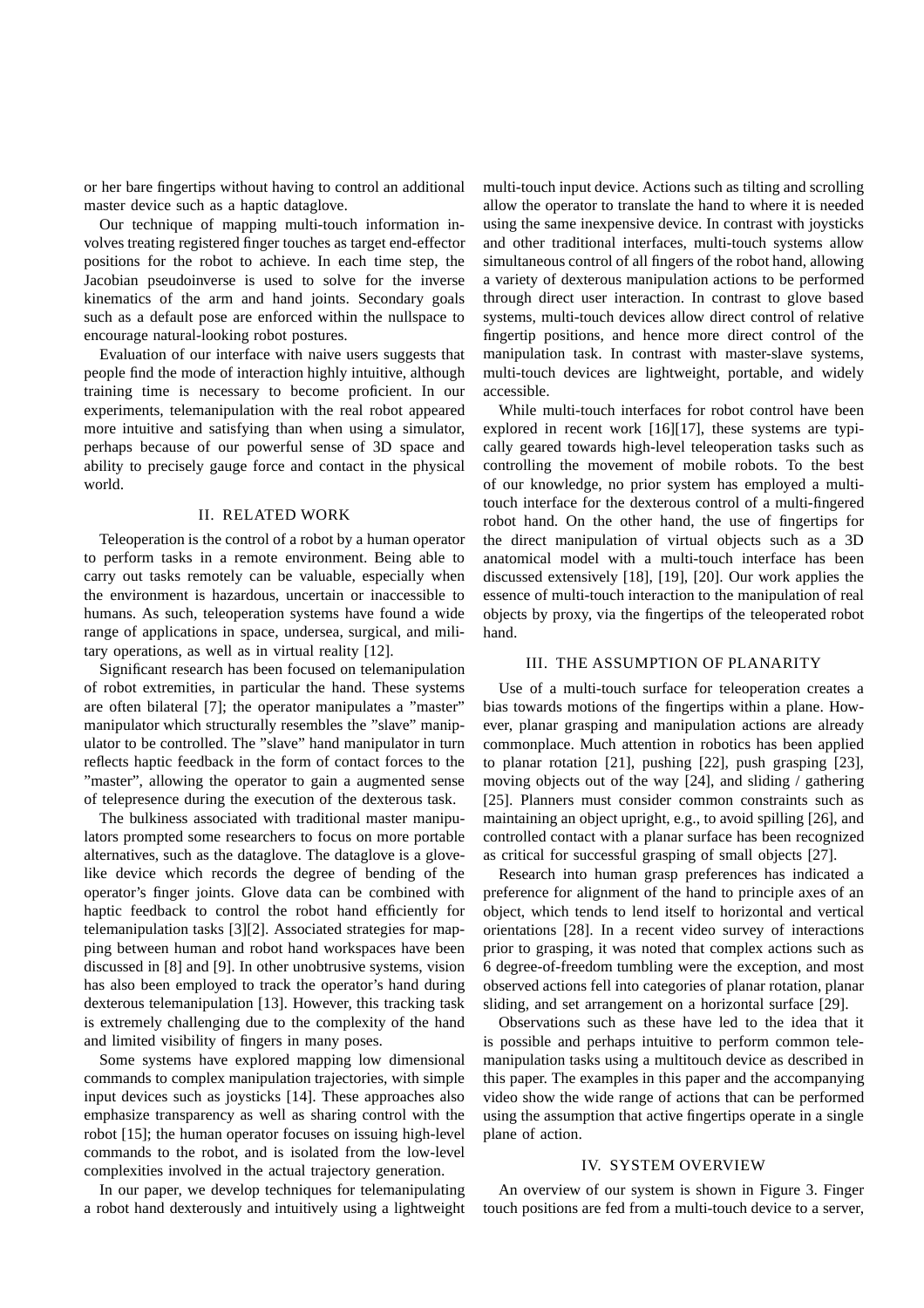which converts multi-touch coordinates into target positions for the fingertips of a robot hand. Joint angles for the robot are obtained using an inverse kinematics algorithm (described below), and trajectory targets are sent to the robot arm and hand in real-time.<sup>1</sup> The robot arm is fairly stiff; however, there is some compliance in the fingers, which is helpful in allowing the operator to modulate contact forces.

The robot used in our experiments system consists of a Shadow Robot Hand mounted on the right arm of a 15-DOF Motoman SDA10 robot. The Shadow Hand is controlled using antagonistic pneumatic muscles, and it has a kinematic structure that resembles that of a human right hand with 24 degrees of freedom (Figure 2). In our experience, the workspace of the Shadow Hand is sufficient to allow for natural and intuitive direct control of fingertip manipulation actions and whole hand grasps using the operator's own hand.

## V. MULTI-TOUCH TELEMANIPULATION

The key principle behind our multi-touch telemanipulation interface is that positions of the fingertips of the human operator's hand are used directly to set target positions for the fingertips of the robot. More specifically, the screen of a multi-touch device is directly mapped to an identical workspace area for the robot using only a rigid body transformation (i.e., no shearing or scaling), so that the mapping from the operator's fingertip movements to those of the robot is intuitive and obvious.

However, in many cases, the workspace of a multi-touch screen may be too small to carry out a desired task, and there is a need to move the fingertips out of the workspace plane.

To achieve these goals, we introduce mechanisms for horizontal and vertical scrolling, described later in this section.

# *A. Finger Registration*



Fig. 2. Shadow Hand kinematics.



Fig. 3. System Overview

<sup>1</sup>The expected lag between operator and robot motion is about 0.5 seconds, in part due to conservative velocity and acceleration bounds set for operation by naive users.



Fig. 4. Finger Registration: To avoid ambiguity, the operator is required to register finger touches sequentially, starting from the thumb.

A multi-touch device can easily track fingertip trajectories over time. However, we must avoid problems with ambiguity between fingers. To achieve this goal, we require the operator to "register" finger contacts by placing the fingers in a specific order (Figure 4). The first touch is expected to be the thumb, followed by the index finger and so on, until the desired number of fingers have been placed. This mapping order is consistent with our observation of the importance of each finger with respect to performing fingertip manipulations. We observe that very precise manipulations are commonly executed using the thumb and the index finger, and grasps that use only a subset of fingers often leave out the pinky and possibly also the ring finger. If the thumb is not needed (e.g., for some sliding tasks), the operator can simply lift it from the multi-touch surface after registration and all other fingers remain registered.

#### *B. Horizontal Control: Edge Scrolling*



Fig. 5. Edge Scrolling: The operator moves any fingertip, in this case the thumb (circled in blue), against a particular edge of the multi-touch surface to "scroll" the hand in the direction beyond that edge.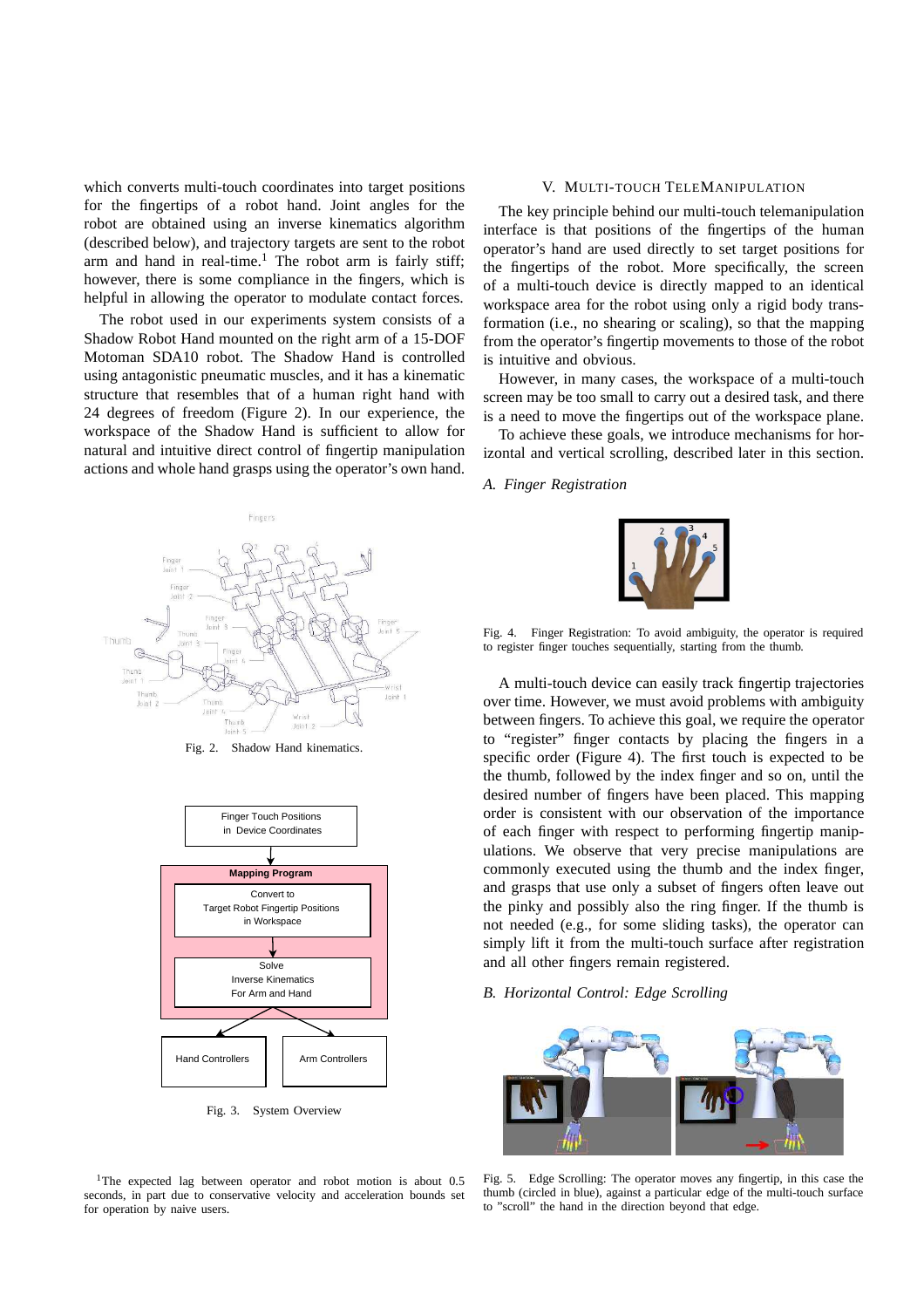By default, all manipulations are executed within a localized control region, a two-dimensional rectangular zone on the workspace representing the area of the physical multitouch surface. However, the operator may want to carry out a telemanipulation task beyond the boundaries of the default control region on the workspace. An example would be to drag a piece of cloth from one end of the table to another.

To accomplish this goal, we introduce *edge-scrolling*. To move the hand laterally across the workspace plane, the operator moves any finger against an edge of the multi-touch screen. Our system interprets protracted finger touch near one of the four boundaries as a cue that the operator wants to "scroll" the control region in the direction beyond that particular boundary. The system then proceeds to move the control region with a fixed speed in the designated direction, which causes all active finger targets and thus the hand to be translated in unison (Figure 5). Scrolling halts when the finger is removed from the touch surface or moved away from the border.

We implement this feature by checking for possible finger touches within a tiny margin on each side of the multi-touch screen in each time step. We also actively keep track of the last non-zero velocity for each active finger touch. The rationale for this is to scroll the control region diagonally beyond an edge when a finger approaches the edge at an angle; otherwise we are limited to strictly left, right, up and down moves for each scroll event. If a potential finger at a margin lingers for more than 0.5 seconds, we compute the angle from the last non-zero velocity seen for this finger and scroll the hand at a designated speed in this direction.



Fig. 6. Device Tilting: The operator tilts the device and holds it beyond a predefined angle to "scroll" the hand upwards.

## *C. Vertical Control: Device Tilting*

Edge scrolling allows the operator to maneuver over an entire horizontal workspace, such as a table top. However, actions such as cloth folding or pick and place require moving the hand vertically from the table surface. To achieve this goal, we use *device tilting*.

With our vertical scrolling interface, the operator controls the height of the workspace by altering the pitch angle of the multitouch device (Figure 6). The control region is "scrolled" upwards at a designated constant speed as long as the device is held at a pitch angle greater than a designated angle,  $\theta$ . The reverse motion occurs when the device is held at a pitch angle of  $-\theta$ . An angle value lying within the "deadzone" range of  $-\theta$  and  $\theta$  results in no movement; the operator can

hence halt any scrolling by restoring the pitch of the device to a more or less flat configuration. The "deadzone" is also essential to prevent accidental scrolling.

To implement this feature, we leverage the accelerometer that is built into the iPad to find the pitch of the device at a particular point of time. In particular, we are interested in the x-component of the acceleration vector, which is defined as the axis that runs vertically down the face of the device when the latter is in a landscape configuration. In order to eliminate noise, we first isolate the portion of the acceleration that is attributed to gravity from the portion that is caused by any device motion, by using a basic low-pass filter, as recommended by Apple [30]:

$$
\mathbf{g}_{\mathbf{x}} = \mathbf{x}_{\mathbf{raw}} * \alpha + (\mathbf{g}_{\mathbf{last}} * (1 - \alpha)) \tag{1}
$$

where  $g_x$  is that x-component of the gravity vector we are interested in computing, **xraw** is the x-component of the raw acceleration vector and **glast** is the last filtered x-component of the gravity value.  $\alpha$  is the smoothing factor, which specifies the relative proportion of unfiltered acceleration data and the previously filtered value to be used for smoothing. We used an  $\alpha$  value of 0.1.

The control region is then moved at a fixed velocity v, depending on the interval that this value lies:

$$
v = \begin{cases} v_s, & \text{if } \mathbf{g_x} > |\mathbf{g}| \sin(\theta). \\ -v_s, & \text{if } \mathbf{g_x} < -|\mathbf{g}| \sin(\theta). \\ 0, & \text{otherwise.} \end{cases}
$$
 (2)

where  $v_s$  is the scroll velocity and  $g$  is the acceleration vector, filtered in the manner of Equation 1. In our implementation, we use a  $\theta$  value of 15°. In addition, the minimum and maximum heights of the control region are clamped at the height of the workspace surface and a reasonably safe height above the table surface respectively, but the latter can be adjusted easily based on the nature of the teleoperation task.

#### VI. HAND AND ARM POSE

Our multi-touch interface focuses on direct operator control of fingertip motion. Target configurations for the full arm and hand must be computed from these fingertip positions, with the goal of providing smooth and predictable arm and hand control.

Fingertip position targets for active fingers are obtained by mapping multi-touch positions to the robot workspace. We use an initial default mapping that places the hand above the table and roughly in the center of the workspace. This mapping is updated during user control to reflect results of horizontal and vertical scrolling.

We must also assign a location on each finger of the robot as the point of contact with the surface. A position that we found to work well is the middle point of the roundest part of each finger, with the exception of the thumb. For the thumb, we assigned a location on the outer side of the thumb because both the human and the robot thumb tend to be rolled outwards, away from the center of the hand by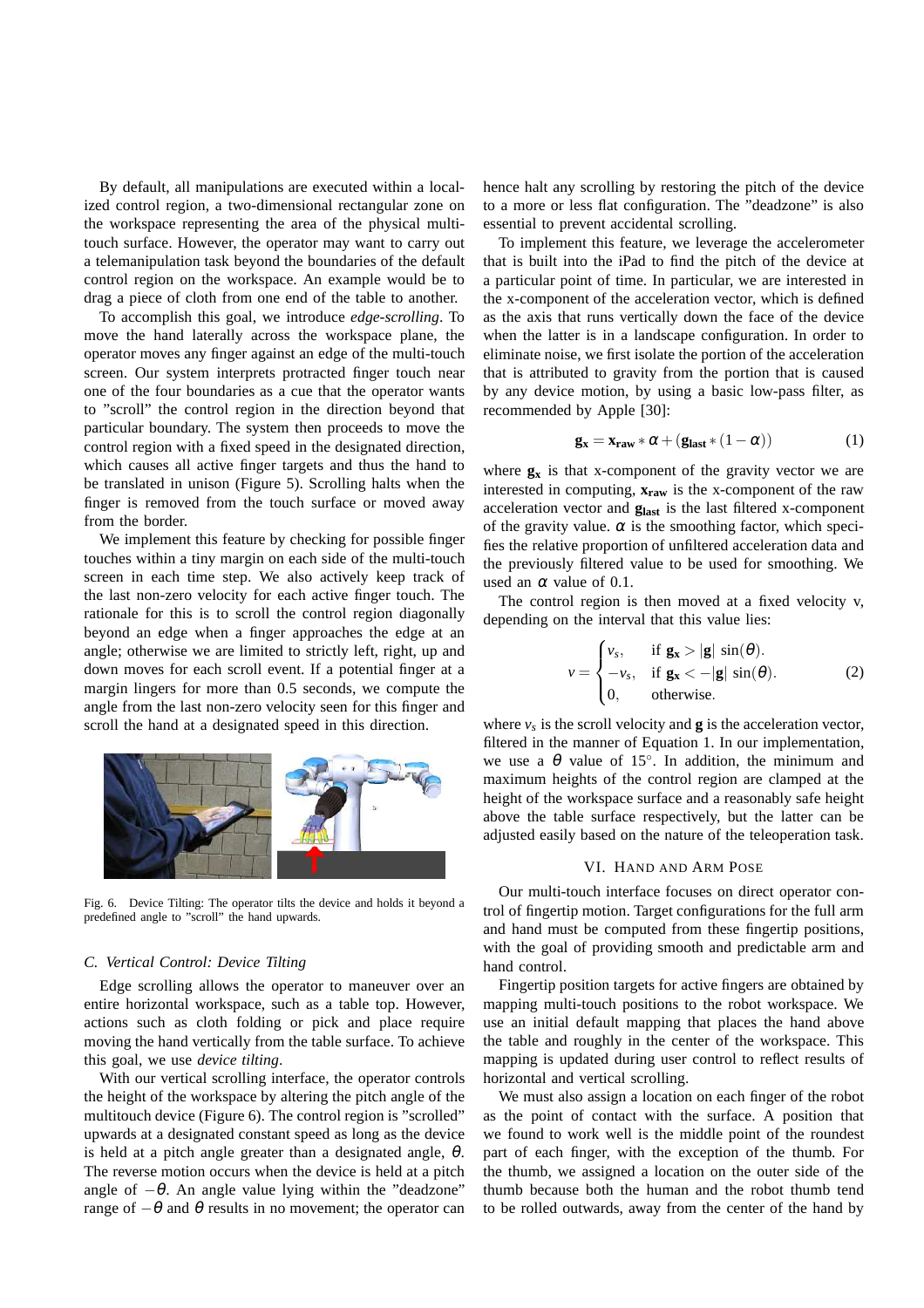construct. We find these assignments to be consistent with the typical human fingertip regions that contact the multi-touch surface for many multi-touch gestures.

Fingers that are not active are not a source of concern. Fingertip positions of inactive fingers are not directly controlled and these fingers will move towards a rest pose that places them above the multi-touch surface due to secondary (nullspace) control as described below.

Hand and arm joint angle configurations are solved through a Jacobian pseudoinverse approach, where the robot's arm, palm, and finger links are considered as a kinematic skeleton rooted at the shoulder, with multiple branching finger chains. While an analytical inverse-kinematics solver has obvious benefits such as computational speed which would be valuable for real-time teleoperation, we chose a numerical approach to solve our inverse kinematics problem. A numerical approach was chosen because, in a teleoperation task, it makes sense to have the robot fingertips track their desired targets as well as possible, even when they are out of reach. An analytical framework results in no movement if there is no inverse kinematics solution for a particular set of fingertip targets, while the incremental nature of a numerical method ensures that the end-effectors always seek to reduce the error between the current fingertip positions and the desired targets, regardless of whether these targets are immediately reachable or not.

To solve our given problem, we first compute the active Jacobian of our system. The Jacobian J relates changes in our active joints **q˙** to changes in our active fingertip positions **˙x**:

$$
\dot{\mathbf{x}} = J\dot{\mathbf{q}} \tag{3}
$$

In our case, **q** has a dimension equal to the total number of degrees of freedoms in all the joints of the entire active kinematic skeleton, while  $\dot{x}$  has a dimension of 3 x a, where a is the current number of active fingers. Because the set of active fingers can change at any time, the dimensions of J can vary as well.

Because we typically have a large number of joints in our active kinematic skeleton with respect to the degrees of freedom in our goal, our system is highly redundant. This results in the Jacobian being non-square and thus noninvertible. We use the Jacobian pseudoinverse method to minimize the residual norm  $||J\dot{q} - \dot{x}||$  as well as  $||\dot{q}||$ :

$$
\dot{\mathbf{q}} = J^{\dagger}\dot{\mathbf{x}} \tag{4}
$$

where  $J^{\dagger}$  is the pseudoinverse of J. However, the pseudoinverse method returns only one possible solution, which might not always yield a good arm and hand pose given the highly redundant nature of our system. In particular, we want a pose that is reasonably natural and free from collision. A more general solution to (1) allows us to constrain our solutions in terms of well-defined secondary tasks and is given by the following equation:

$$
\dot{\mathbf{q}} = J^{\dagger}\dot{\mathbf{x}} + (I - J^{\dagger}J)\mathbf{z}
$$
 (5)

The operator  $(I - J^{\dagger}J)$  projects an arbitrary vector **z** in joint-velocity space onto the nullspace of J, and by choosing z carefully, one can allow the system to attempt to satisfy secondary constraints without affecting the primary task of attaining the original fingertip goal positions. Many previous authors have exploited this nullspace method to enforce secondary qualities in their solutions such as collision avoidance or joint limit avoidance [31][32][33].

We adopt the same approach for our system. For our case, we have explored a number of secondary goals. One goal that often works well is to introduce a secondary goal that constrains the roll of the robot palm to zero. This constraint is beneficial because the robot poses that our multi-touch interface supports have the palm facing generally downwards, with the finger links extending downwards from the palm onto the workspace plane. If the constraint is not enforced, the palm can roll to one side which may cause the finger links to fail to reach their desired targets. We define this secondary goal as follows:

$$
\dot{\mathbf{x}_2} = J_2 \dot{\mathbf{q}} \tag{6}
$$

where  $\mathbf{x}_2$  is the velocity of the palm roll and  $J_2$  is the Jacobian defined at the palm origin with respect to all arm joints only. By substituting Equation 6 into Equation 5, then solving for **z**, and finally plugging z back again into Equation 5, we obtain the following equation:

$$
\dot{\mathbf{q}} = J^{\dagger}\dot{\mathbf{x}} + [J_2(I - J^{\dagger}J)]^{\dagger}(\dot{\mathbf{x}}_2 - J_2(J^{\dagger}\dot{\mathbf{x}}))
$$
(7)

This equation is the same as that derived by authors in aforementioned research involving secondary goals [31][32]. **q˙** now yields the joint velocities that will bring us to the desired active fingertip goal positions while at the same time ensuring that the palm roll is as upright as possible.

Alternative goals can be satisfied in a similar manner. We have also explored the secondary goal of returning to a hard-coded rest configuration, which was very effective in maintaining natural poses and was used in many of our experiments with naive users.

After obtaining joint velocities for each time step, we check for possible collisions between all robot links as well as with the environment. We do not move any joints in a particular time step if any collision is detected. In the case where joint limits are exceeded, we simply clamp the joints at the appropriate limits. As a last note, the choice of the starting hard pose also affects the quality of subsequently computed poses, since the pseudoinverse approach minimizes change in joint angles from step to step. Therefore, we hand code a desirable starting pose, one that is natural and free from nearby obstacles. This pose is identical to the rest pose that is used as a secondary goal to be approached using nullspace motions.

## VII. IMPLEMENTATION DETAILS

We use the Apple iPad as our multi-touch device for teleoperation. We also rely on a TUIO-based open-source finger tracker application for iPad, TuioPad [34], which tracks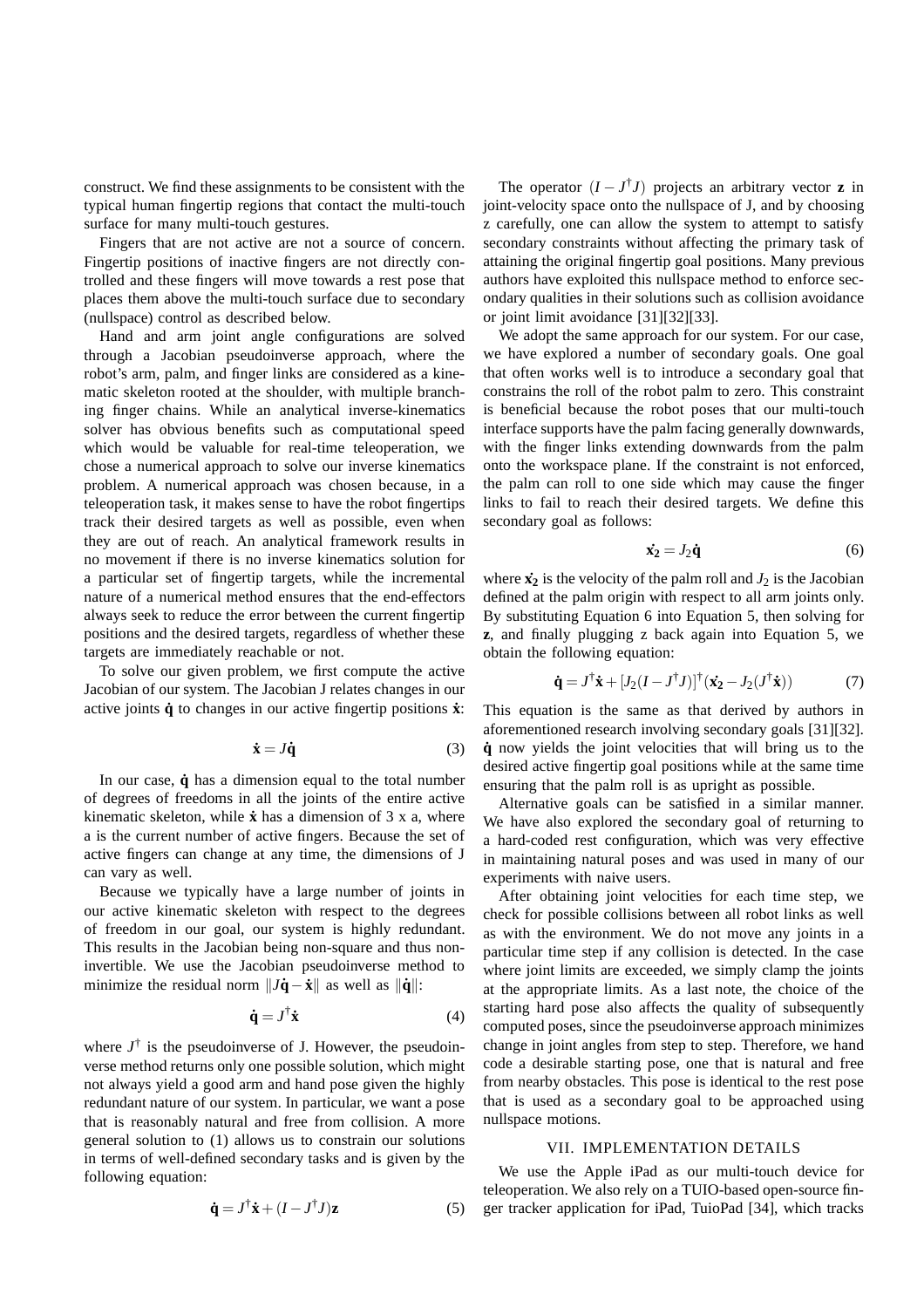finger positions on the touch-screen and sends normalized active finger coordinates as UDP packets to our host machine via wireless Ethernet. The host machine runs on an Intel Pentium 4 processor at 3.60 GHz. Our mapping program, which resides on this machine, listens on a suitable UDP port for possible touch events. During each time-frame, it converts the most currently received touch positions in touch screen coordinates to target fingertip world positions in the plane of the control region on the actual workspace, and computes the new inverse kinematics for the robot arm and hand joint positions. We use OpenRAVE [35] to model the simulated robot and the workspace environment. An open loop is run continuously at a frequency of 50Hz on the host which dispatches the latest computed joint positions to the arm and hand joint controllers during each iteration.

# VIII. RESULTS AND EVALUATION

Figures 8 - 12 show various snapshots of teleoperated tasks achieved with simple finger gestures using our system, namely sliding, pivoting, and pick-and place tasks, including manipulation of a flexible object (a small towel).

We tested our teleoperation system informally on the robot with 4 naive users. All were given a demonstration of the interface and instructions for finger registration, horizontal scrolling (edge scrolling), and vertical scrolling (device tilting), and then were given some time for freeform practice with the user interface. They were then asked to perform sliding tasks with the following objects: a floppy disk, a screwdriver, a pill bottle, a small spongy ball, and a towel. Start and goal positions were randomized, and the distance between start and goal was 0.2m. Two blocks of trials were performed. In the first block of trials, most testers took more than 50 seconds to complete a sliding trial. Completion times in the second block of trials ranged from approximately 30 seconds to one minute. Completion times for an expert user averaged 19 seconds per sliding task, and performance of the same task by a person (not using our interface) required one to a few seconds.

Although they were not instructed how to manipulate the objects, testers naturally used a combination of strategies, including pinning, gathering, and pinch grasping to slide the objects. Successful pinning entailed landing a number of fingers on the center of the object and then maintaining an appropriate amount of force to slide the object along the table (a "sticky fingers" approach), and was commonly used with flat objects such as the floppy disk. Successful gathering required expanding the fingers to encompass the object in order to inhibit object rotation during sliding. Subjects were most successful in manipulating the screwdriver, pill bottle, and towel, because they were able to get a good grip on these objects. Almost all testers used a pinch gesture with 2 or more fingers to create a pinch grasp of these objects before sliding them to the target location.

We performed a second study with three additional users to compare telemanipulation in a simulated environment vs. telemanipulation of the robot using our interface. Subjects

were instructed on the interface as before and then asked to perform four tasks.

- Task A: With blocks placed on table as obstacles, move the hand from left to right, going around the blocks.
- Task B: With one block placed in the air, draw a circle centered at the block and try not to collide with the block (either clockwise or counterclockwise).
- Task C: Three test blocks are placed on the table. Push the test blocks to any point on the table so that they are touching each other.
- Task D: After Task C, separate the blocks by at least a hand.

Figure 7 shows timing results from these tests. Although subjects could perform the first two tasks more quickly in the simulator, the last two tasks, which required actually manipulating the objects, were faster on the real robot.



Fig. 7. Average execution times for tasks performed by subjects on the robot vs. the simulated environment.

Subjectively, it appeared that testers experienced greater satisfaction and less frustration when using the robot vs. the simulator. We believe this can be attributed to the limitations of the simulator in representing true real-world physical interactions. We believe that testers using the robot may have experienced a greater sense of control because they were better able to anticipate, evaluate, and predict the effects of their actions in the world.

#### *A. User Feedback*

Comments from users indicated that they found the interface intuitive, but they did have to learn to "work around" the latency (approximately 0.5seconds) between their motions and the robot motions. Testers compensated by moving more slowly and by stopping scrolling slightly before the desired goal position. A problem that we observed across some failure cases was the occurrence of accidental touches, which could cause the hand to attempt to achieve incorrect and awkward poses. Testers learned to lift their hands from the multi-touch device and re-register fingers when such events occurred. A more sophisticated approach for identifying and tracking fingers would avoid this difficulty. Our subjects also commented that for a long sequence of tasks, scrolling could be tiring. Multiple subjects mentioned that they wished to be able to more easily lift and replace the hand on the surface (e.g., to replace the current scrolling modality). Overall,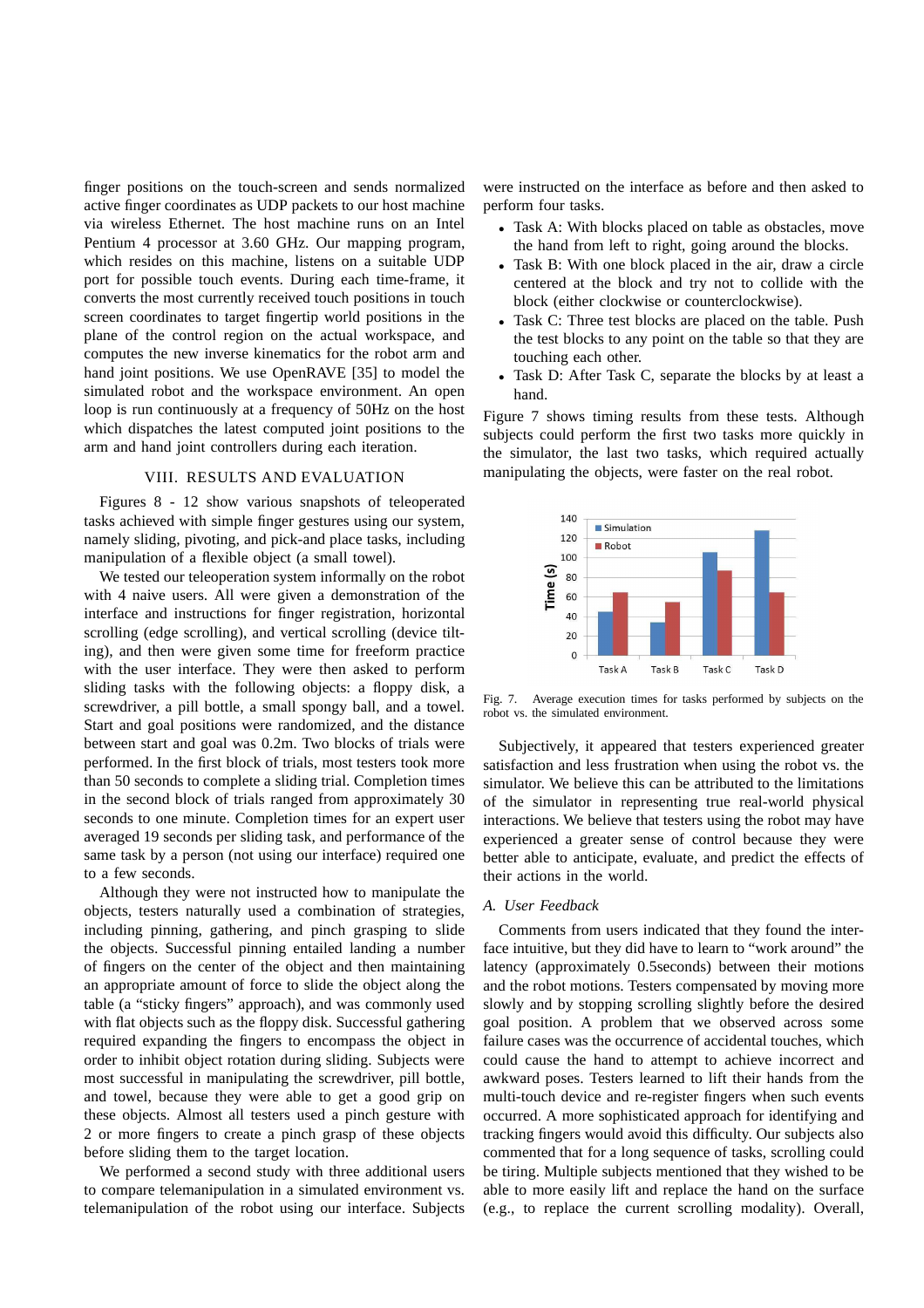however, testers reflected that the controls were easy to learn and natural because the mapping from their finger motions to the corresponding robot finger motions felt direct. Most testers were confident of localizing the hand at a desired location fairly accurately.



Fig. 8. Sliding: pinning (top row) versus gathering (bottom row)



Fig. 9. 2-finger rotation of a pen



Fig. 10. Pick-and-place: a 2-fingered pinch on a pill bottle (top) and a 4 fingered pinch to execute a power grasp over the opening of a cup (bottom)



Fig. 11. Pinching and dragging a towel using a pinch-and-slide gesture



Fig. 12. Controlled folding of a towel using: a pinch, move-up, translate, move-down and release sequence.

# IX. DISCUSSION AND FUTURE WORK

We have presented a novel multi-touch interface for the teleoperation of a multi-fingered robot manipulator. Our multi-touch interaction technique offers the operator a physically familiar sense of interaction, allowing him or her to directly telemanipulate objects in a natural and intuitive fashion using multiple fingertips. In addition, our system has the benefit of being portable, unobtrusive and relatively inexpensive as compared to traditional bilateral teleoperation systems. We believe that our interface will be especially valuable for the teleoperation of common tabletop manipulations, such as pinching, sliding, twisting and pick-and-place tasks.

During our evaluation, we found that task execution times were slower than would be desired. Careful attention to removing latency and better management of robot behavior near workspace limits should improve performance. In addition, we believe that there are three directions along which substantial improvements may be made. First, a larger workspace such as a tabletop multi-touch device would make it possible for users to make large, confident sweeping movements of their hand in a manner similar to how we perform such actions when manipulating objects on an actual desktop. We believe our interface is limited by screen space, and task completion will be correspondingly faster as workspace area is increased. Testing this assumption is one avenue of future work.

Second, even with smaller screen devices, the interface for moving the arm could be improved. Many options for horizontal and vertical control of the robot hand have been considered and suggested. One user reported a desire to tip the iPad like a joystick to create horizontal motion of the robot hand. Others have suggested using the accelerometer of the iPad to create vertical velocity in the robot through brief bursts of vertical iPad acceleration. Another suggestion was to use tilt of the iPad to control tilt of the robot fingertip workspace, allowing grasps from an angle or from the side of an object (changing the plane of fingertip action). One area we believe may be most productive is to make it possible for users to naturally lift their entire hand and replace it down on the surface in the way we use a mouse to move large distances in a confined space. To make this modality possible, it is necessary to eliminate the need for sequenced finger registration and to be more clever about maintaining smooth variation in hand and robot pose through discontinuities in the input signal. Further investigation of alternatives is needed.

Third, we believe that the robot must have built-in mecha-